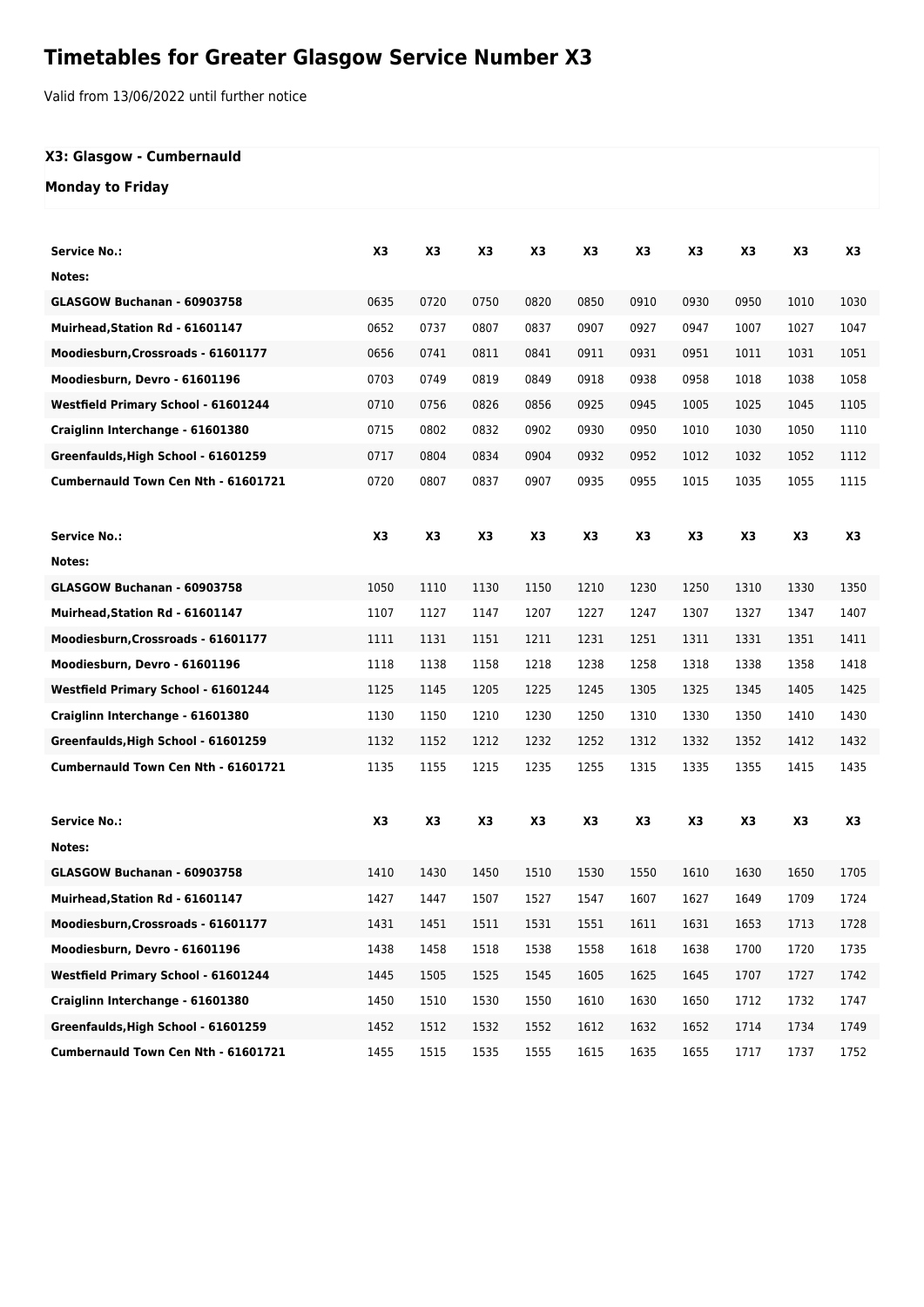| <b>Service No.:</b>                 | X3   | X <sub>3</sub> | X <sub>3</sub> | X3   | X3   | X <sub>3</sub> | X3   | X <sub>3</sub> | X <sub>3</sub> | X3   |
|-------------------------------------|------|----------------|----------------|------|------|----------------|------|----------------|----------------|------|
| Notes:                              |      |                |                |      |      |                |      |                |                |      |
| GLASGOW Buchanan - 60903758         | 1720 | 1735           | 1750           | 1810 | 1840 | 1940           | 2040 | 2140           | 2240           | 2340 |
| Muirhead.Station Rd - 61601147      | 1739 | 1753           | 1808           | 1827 | 1856 | 1956           | 2056 | 2156           | 2256           | 2356 |
| Moodiesburn, Crossroads - 61601177  | 1743 | 1757           | 1812           | 1831 | 1900 | 2000           | 2100 | 2200           | 2300           | 0000 |
| Moodiesburn, Devro - 61601196       | 1750 | 1804           | 1819           | 1837 | 1906 | 2006           | 2106 | 2206           | 2306           | 0006 |
| Westfield Primary School - 61601244 | 1757 | 1811           | 1826           | 1844 | 1913 | 2013           | 2113 | 2213           | 2313           | 0013 |
| Craiglinn Interchange - 61601380    | 1802 | 1816           | 1830           | 1848 | 1917 | 2017           | 2117 | 2217           | 2317           | 0017 |
| Greenfaulds, High School - 61601259 | 1804 | 1818           | 1832           | 1850 | 1919 | 2019           | 2119 | 2219           | 2319           | 0019 |
| Cumbernauld Town Cen Nth - 61601721 | 1807 | 1820           | 1834           | 1852 | 1921 | 2021           | 2121 | 2221           | 2321           | 0021 |

## **X3: Cumbernauld - Glasgow**

### **Monday to Friday**

| <b>Service No.:</b>                 | X <sub>3</sub> | X3   | X3   | X3   | X3   | X3   | X3   | X3   | X3   | X3   |
|-------------------------------------|----------------|------|------|------|------|------|------|------|------|------|
| Notes:                              |                |      |      |      |      |      |      |      |      |      |
| Cumbernauld Town Cen Sth - 61601725 | 0611           | 0640 | 0653 | 0708 | 0723 | 0738 | 0758 | 0826 | 0846 | 0906 |
| Greenfaulds, High School - 61601258 | 0613           | 0642 | 0655 | 0710 | 0725 | 0740 | 0800 | 0828 | 0848 | 0908 |
| Craiglinn Interchange - 61601380    | 0617           | 0646 | 0659 | 0714 | 0729 | 0744 | 0804 | 0832 | 0852 | 0912 |
|                                     |                |      |      |      |      |      |      |      |      |      |
| Westfield Primary School - 61601243 | 0621           | 0651 | 0704 | 0719 | 0734 | 0749 | 0809 | 0836 | 0856 | 0916 |
| Moodiesburn, Devro - 61601195       | 0630           | 0700 | 0714 | 0729 | 0744 | 0759 | 0819 | 0844 | 0904 | 0924 |
| Moodiesburn, Crossroads - 61601175  | 0638           | 0708 | 0723 | 0738 | 0753 | 0808 | 0828 | 0853 | 0913 | 0933 |
| Muirhead, Station Rd - 61601146     | 0642           | 0713 | 0728 | 0743 | 0758 | 0813 | 0833 | 0858 | 0918 | 0938 |
| College of Commerce - 6090196       | 0658           | 0732 | 0747 | 0803 | 0818 | 0833 | 0853 | 0913 | 0933 | 0953 |
| GLASGOW Buchanan - 60903758         | 0700           | 0734 | 0749 | 0805 | 0820 | 0835 | 0855 | 0915 | 0935 | 0955 |
|                                     |                |      |      |      |      |      |      |      |      |      |
| <b>Service No.:</b>                 | X3             | X3   | X3   | X3   | X3   | X3   | X3   | X3   | X3   | X3   |
| Notes:                              |                |      |      |      |      |      |      |      |      |      |
|                                     |                |      |      |      |      |      |      |      |      |      |
| Cumbernauld Town Cen Sth - 61601725 | 0926           | 0946 | 1006 | 1026 | 1046 | 1106 | 1126 | 1146 | 1206 | 1226 |
| Greenfaulds, High School - 61601258 | 0928           | 0948 | 1008 | 1028 | 1048 | 1108 | 1128 | 1148 | 1208 | 1228 |
| Craiglinn Interchange - 61601380    | 0932           | 0952 | 1012 | 1032 | 1052 | 1112 | 1132 | 1152 | 1212 | 1232 |
| Westfield Primary School - 61601243 | 0936           | 0956 | 1016 | 1036 | 1056 | 1116 | 1136 | 1156 | 1216 | 1236 |
| Moodiesburn, Devro - 61601195       | 0944           | 1004 | 1024 | 1044 | 1104 | 1124 | 1144 | 1204 | 1224 | 1244 |
| Moodiesburn, Crossroads - 61601175  | 0953           | 1013 | 1033 | 1053 | 1113 | 1133 | 1153 | 1213 | 1233 | 1253 |
| Muirhead, Station Rd - 61601146     | 0958           | 1018 | 1038 | 1058 | 1118 | 1138 | 1158 | 1218 | 1238 | 1258 |
| College of Commerce - 6090196       | 1013           | 1033 | 1053 | 1113 | 1133 | 1153 | 1213 | 1233 | 1253 | 1313 |
| GLASGOW Buchanan - 60903758         | 1015           | 1035 | 1055 | 1115 | 1135 | 1155 | 1215 | 1235 | 1255 | 1315 |
|                                     |                |      |      |      |      |      |      |      |      |      |
| <b>Service No.:</b>                 | X3             | X3   | X3   | X3   | X3   | X3   | X3   | X3   | X3   | X3   |
| Notes:                              |                |      |      |      |      |      |      |      |      |      |
| Cumbernauld Town Cen Sth - 61601725 | 1246           | 1306 | 1326 | 1346 | 1406 | 1426 | 1446 | 1506 | 1526 | 1546 |
| Greenfaulds, High School - 61601258 | 1248           | 1308 | 1328 | 1348 | 1408 | 1428 | 1448 | 1508 | 1528 | 1548 |
| Craiglinn Interchange - 61601380    | 1252           | 1312 | 1332 | 1352 | 1412 | 1432 | 1452 | 1512 | 1532 | 1552 |
| Westfield Primary School - 61601243 | 1256           | 1316 | 1336 | 1356 | 1416 | 1436 | 1456 | 1516 | 1536 | 1556 |
| Moodiesburn, Devro - 61601195       | 1304           | 1324 | 1344 | 1404 | 1424 | 1444 | 1504 | 1524 | 1544 | 1604 |
| Moodiesburn, Crossroads - 61601175  | 1313           | 1333 | 1353 | 1413 | 1433 | 1453 | 1513 | 1533 | 1553 | 1613 |
| Muirhead, Station Rd - 61601146     | 1318           | 1338 | 1358 | 1418 | 1438 | 1458 | 1518 | 1538 | 1558 | 1618 |
| College of Commerce - 6090196       | 1333           | 1353 | 1413 | 1433 | 1453 | 1513 | 1533 | 1553 | 1613 | 1633 |
| GLASGOW Buchanan - 60903758         | 1335           | 1355 | 1415 | 1435 | 1455 | 1515 | 1535 | 1555 | 1615 | 1635 |